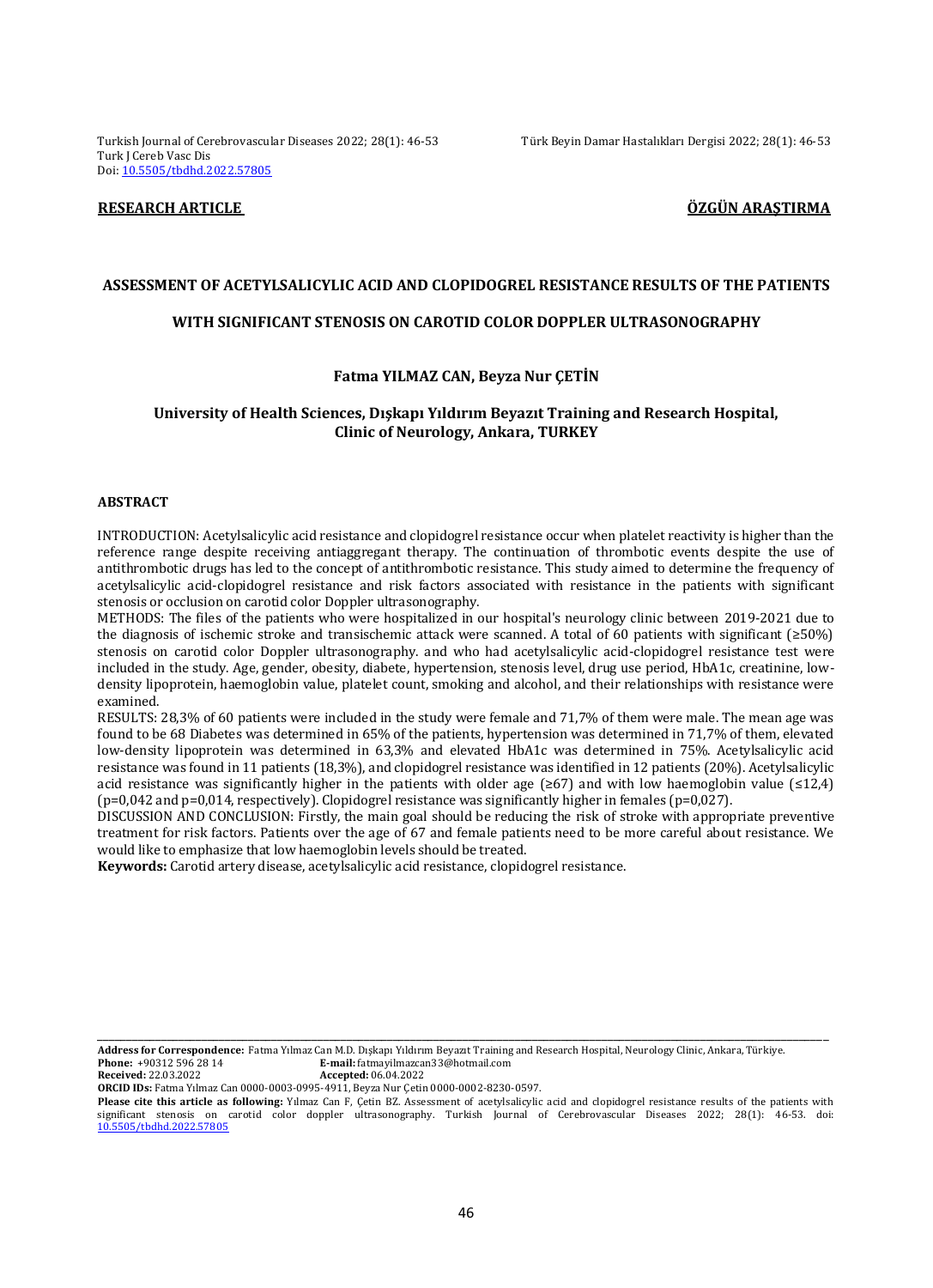Yılmaz Can et al.

# **KAROTİS RENKLİ DOPPLER ULTRASONOGRAFİDE ANLAMLI DARLIĞI OLAN HASTALARIN ASETİLSALİSİLİK ASİT VE KLOPİDOGREL DİRENÇ SONUÇLARININ DEĞERLENDİRİLMESİ**

#### **ÖZ**

GİRİŞ ve AMAÇ: Asetilsalisilik asit-klopidogrel direnci, antiagregan tedavi almasına rağmen trombosit reaktivitesinin referans aralığından daha yüksek olmasıdır. Antitrombotik ilaçların kullanımına rağmen trombotik olayların devam etmesi antitrombotik direnç kavramına yol açmıştır. Yeteri kadar antitrombotik etki sağlayamama daha yüksek iskemik olayla ilişkilendirilmiştir. Bu çalışma, karotis renkli Doppler ultrasonografide anlamlı stenoz yada oklüzyonu olan hastalarda asetilsalisilik asit-klopidogrel direnç sıklığını ve dirençle ilişkili risk faktörlerini belirlemeyi amaçlamaktadır. YÖNTEM ve GEREÇLER: Hastanemiz nöroloji kliniğinde 2019-2021 tarihleri arasında iskemik inme, transiskemik atak tanılarıyla hospitalize edilen hastaların dosyaları tarandı. Karotis renkli Doppler ultrasonografide anlamlı (≥%50) darlığı olan ve asetilsalisilik asit-klopidogrel direnç testi yapılan 60 hasta çalışmaya dahil edildi. Hastaların demografik özellikleri, risk faktörü olabilecek hastalıkları, laboratuar sonuçları, kullandıkları ilaçlar, asetilsalisilik asit-klopidogrel direnç test sonuçları değerlendirildi, direnç sıklığı belirlendi. Yaş, cinsiyet, obesite, diyabet, hipertansiyon, stenoz derecesi, ilaç kullanım süresi, HbA1c, kreatinin, düşük dansiteli lipoprotein, hemoglobin değeri, platelet sayısı, sigara ve alkol kullanımı ile direnç arasında ilişki olup olmadığı araştırıldı.

BULGULAR: Çalışmaya dahil edilen 60 hastanın %28,3'ü kadın, %71,7'si erkekti. Yaş ortalamaları 68'di. Hastaların % 65'inde diyabet, %71,7'sinde hipertansiyon, %63,3'ünde düşük dansiteli lipoprotein, %75'inde HbA1c yüksekliği bulundu. 11 hastada (%18,3) asetilsalisilik asit, 12 hastada (%20) klopidogrel direnci saptandı. Asetilsalisilik asit direnci; yüksek yaş grubu (≥67) ve düşük hemoglobin değeri olan (≤12,4) hastalarda anlamlı olarak fazlaydı (sırayla p=0,042 ve p=0,014). Klopidogrel direnci ise kadın cinsiyette anlamlı olarak fazlaydı (p=0,027).

TARTIŞMA ve SONUÇ: Hastalarının büyük çoğunluğunda iskemik inme için ikili yada üçlü risk faktörü varlığı görüldü. Öncelikle risk faktörlerine yönelik uygun koruyucu tedaviyle, inme geçirme riskinin düşürülmesi esas hedef olmalıdır. İkinci olarak dirençle ilişkili olduğu saptanan; 67 yaş üzeri hastalar ve kadın hastalarda direnç konusunda daha titiz davranılması gerektiğini; hemoglobin düşüklüğü gibi tedavi edilebilir risk faktörlerinin tedavi edilmesi gerektiğini vurgulamak isteriz.

**Anahtar Sözcükler:** Karotis arter hastalığı, asetilsalisilik asit direnci, klopidogrel direnci.

# **INTRODUCTION**

Acetylsalicylic acid (ASA) is an antiaggregant that is widely used for preventing thrombotic events. Its main mechanism of action is to irreversibly inhibit cyclooxygenase 1 (COX-1) enzyme activity, reducing thromboxane  $A_2$  (TxA<sub>2</sub>) activation (1). Thienopyridines, including clopidogrel, inhibit platelet aggregation via adenosine diphosphate (ADP). ADP binds to the platelet receptors purinergic  $P2Y_1$  and  $P2Y_{12}$ . The P2Y<sub>1</sub> receptor is involved in the shape change and transient aggregation of platelets, while the  $P2Y_{12}$ receptor is involved in permanent aggregation. Hence, the P2Y<sup>12</sup> receptor is also the target molecule of thienopyridines (2). For daily clinical practice, only the  $P2Y_{12}$  receptor has become a target for clopidogrel (3). In healthy subjects, a single dose of 100 mg ASA reduces TxA<sub>2</sub> formation by 80%. This inhibition disappears in more than 50% of platelets 5-6 days after using a single dose of ASA. Because, 10% of platelets are renewed every day (4). Sincethey are acaryote, inhibited enzymatic activity cannot be restored and they become inactive for the remainder of their life cycle (5).

Even though antiplatelet therapy is expected to prevent platelet aggregation, some patients may not display the desired effect. The explanation for this was first introduced in the 1980s, named resistance to antiplatelet therapy or aspirin resistance (6). The concept of ASA and clopidogrel resistance is used to describe patients with platelet reactivity higher than the reference range and therefore at higher risk of ischemic events despite receiving antiplatelet therapy (7,8). One study on symptomatic carotid stenosis patients found a significantly higher frequency of ASA resistance among patients with microembolic signals, suggesting an association between ASA resistance and an increased risk of ischemic stroke (9). Antiplatelet therapy reduces the annual risk of stroke by 9% for all patients with carotid artery disease and prevents 20% of secondary strokes in patients with recent cerebral ischemia; hence, it has been adopted as the main treatmentmethod (10,11). According to research on resistance, the prevalence of ASA resistance was statistically higher among patients with recurrent cerebral ischemia while receiving ASA compared to those

Turkish Journal of Cerebrovascular Diseases 2022; 28(1): 46-53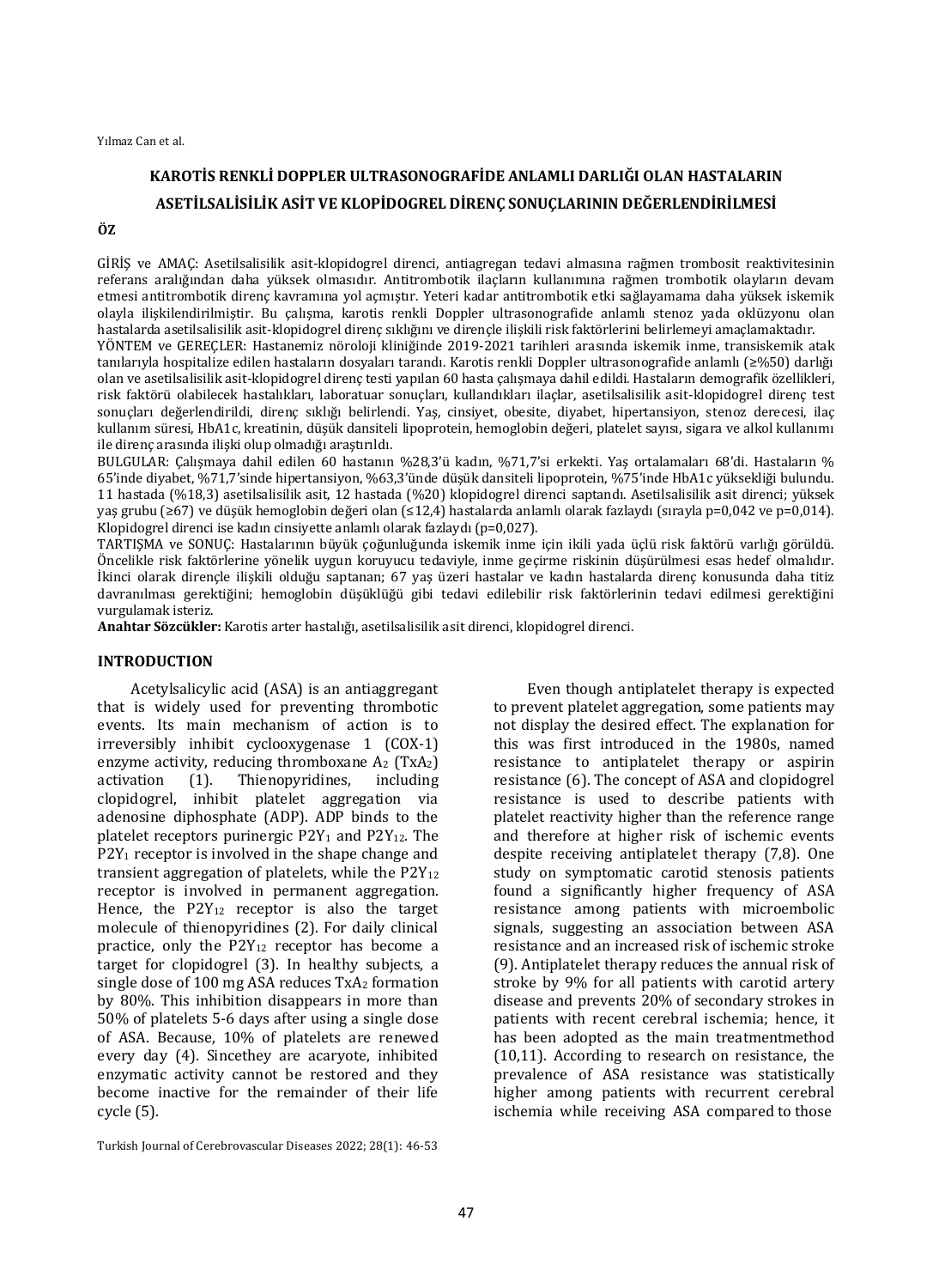without ischemia (12). Data from similar research has encouraged further investigation into individualized treatment plans and reviews about resistance to reduce the risk of stroke for all patients (9).

A structured treatment plan based on the strategy of "Test and treat" can significantly reduce the risk of inadequate antiplatelet therapy and minimize unnecessary dual antiplatelet use and associated side effects (13).

In the present study, we aimed to determine the frequency of ASA and clopidogrel resistance and the factors on developing resistance in patients with ischemic stroke or transient ischemic attack (TIA), significant carotid stenosis on carotid Doppler ultrasonography (USG), using dual antiplatelets.

# **METHODS**

We retrospectively scanned the files of patients hospitalized in the neurology clinic of our hospital with the diagnosis of cerebral stroke and TIA between 2019-2021. We reviewed the files of patients who had an ischemic stroke or TIA and significant (≥50%) carotid stenosis or occlusion on carotid Doppler USG for etiological purposes. We also recorded the demographic and clinical characteristics of these patients and examined their radiological and laboratory results. Accordingly, we included 60 patients with significant (≥50%) stenosis on carotid Doppler USG, who were using ASA and clopidogrel, and were undergoing resistance testing. Patients had no significant stenosis or occlusion on carotid Doppler USG, who used drugs irregularly, who used antithrombotic drugs other than ASA or clopidogrel, who had known hematological, myeloproliferative, or oncological diseases, and who were on dialysis were excluded. According to the Doppler USG results, the right and left common carotidarteries and right and left internal carotid arteries were evaluated by considering their flow velocities and stenosis levels. All patients were using equal doses of dual antithrombotic agents (ASA 100 mg and clopidogrel 75 mg).According to the laboratory test results and information from the physician working at the laboratory; all patients were informed about using the antiaggregant for at least seven days before the resistance test. Also, blood samples were taken into a tube with 3.2% citrate and the test was performed at the third hour. The resistance test was performed with the optical aggregometry method using a Chrono-Log Corporation Model 700 instrument. The resistance test results were compared according to age, sex, obesity (body mass index=BMI), type 2 diabetes mellitus (Type 2 DM), hypertension (HT), creatinine (Cr), HbA1c, hemoglobin (Hb), low-density lipoprotein (LDL) levels, platelet (Plt) count, drug use time, smoking, and alcohol use.

The research was conducted in accordance with the guidelines of the Declaration of Helsinki and was approved by the Clinical Research Ethics Committee of the Health Sciences University, Dışkapı Yıldırım Beyazıt Training and Research Hospital (Date: 13.12.2021, No: 126/10). This was a retrospective chart review, so signed consent was not obtained.

**Statistical Analysis:** Wetransferred the data to the IBM SPSS 26.0 software for preparation for analysis. After the analysis, descriptive statistics were presented as number, percentage, minimum and maximum values, mean, standard deviation, median, and interquartile range. Because some groupshad less than 30 patients, we used the Mann-Whitney U test to evaluate the differences between two independent groups. We also used the Chi-squared test to determine the correlations between categorical variables. The level of statistical significance was accepted as p<0.05.

# **RESULTS**

Of the 60 patients in our sample, 17 (28.3%) were female and 43 (71.7%) were male. Their mean age was 68 (45-87) and mean BMI was 27.1 (20.8-38.5). Type 2 DM was detected in 39 patients (65%), HT in 43 (71.7%), LDL elevation in 38 (63.3%), and HbA1c elevation in 45 (75%). 29 patients (48.3%) were smokers and 12 (20%) used alcohol. The mean time of ASA use was 33 months (0.5-120) and the mean time of clopidogrel use was 12 months (0.25-60) (Table 1). 11 (18.3%) patients had ASA resistance (Table 2). The mean age was 72 years for patients with ASA resistance and 67 for those without ASA resistance, with a statistically significant difference (p=0.042). The mean Hb level was 12.4for patients with ASA resistance and 14.09 for those without resistance. There was a significant correlation between low Hb levels and anti-platelet resistance (p=0.014). The frequency of Type 2 DM was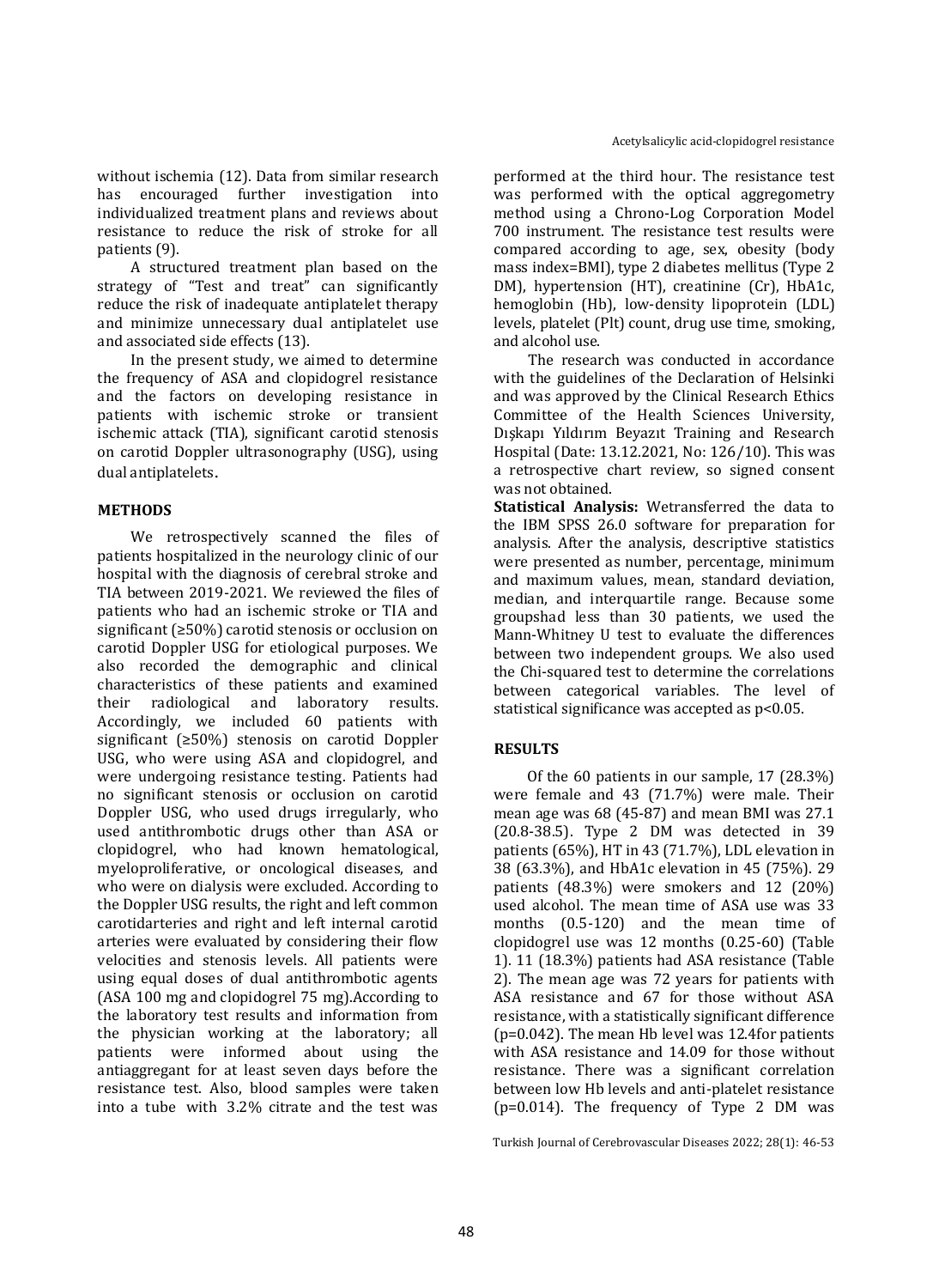#### Yılmaz Can ve ark.

# **Table 1.** Descriptive characteristics

|                                             |                       | Number         | Percentage   | Median    | Interquartile<br>Range |
|---------------------------------------------|-----------------------|----------------|--------------|-----------|------------------------|
|                                             | Male                  | 43             | 71,7         |           |                        |
| Sex                                         | Female                | 17             | 28,3         |           |                        |
| Age                                         |                       |                |              | 69        | 12,75                  |
| Weight                                      |                       |                |              | 75        | 10,75                  |
| Height (meters)                             |                       |                |              | 1,65      | 0,09                   |
| BMI                                         |                       |                |              | 26,82     | 3,25                   |
| <b>LDL</b>                                  |                       |                |              | 112,95    | 54,00                  |
| LDL $(0-100 \text{ mg/dL})$ <sup>+</sup>    | Normal                | 22             | 36,7         |           |                        |
|                                             | High                  | 38             | 63,3         |           |                        |
| HbA1C                                       |                       |                |              | 6,50      | 2,65                   |
| HbA1C (3.5-6 mmol /mol Hb) <sup>+</sup>     | Normal                | 15             | 25,0         |           |                        |
|                                             | High                  | 45             | 75,0         |           |                        |
| Platelet                                    |                       |                |              | 227500,00 | 93750                  |
|                                             | Low                   | $\overline{2}$ | 3,3          |           |                        |
| Platelet (150.000-372.026) <sup>+</sup>     | Normal                | 55             | 91,7         |           |                        |
|                                             | High                  | 3              | 5,0          |           |                        |
| Hemoglobin                                  |                       |                |              | 13,75     | 2,47                   |
|                                             | Low                   | 22             | 36,7         |           |                        |
| Hb (13.2-17.3 g/dL) <sup>+</sup>            | Normal                | 36             | 60,0         |           |                        |
|                                             | High                  | 2              | 3,3          |           |                        |
| <b>Diabetes</b>                             | Yes                   | 39             | 65,0         |           |                        |
| HT                                          | Yes                   | 43             | 71,7         |           |                        |
| Smoking                                     | Yes                   | 29             | 48,3         |           |                        |
| Alcohol Use                                 | Yes                   | 12             | 20,0         |           |                        |
| <b>ASA Resistance</b><br>Degree of Stenosis | Negative<br>Resistant | 49<br>11       | 81,7         |           |                        |
|                                             | >70% and occluded     | 35             | 18,3         |           |                        |
|                                             | 50-69%                | 25             | 58,3<br>41,7 |           |                        |
|                                             | Negative              | 48             | 80,0         |           |                        |
| Clopidogrel Resistance                      | Resistant             | 12             | 20,0         |           |                        |
| ASA Use Time (Months)                       |                       |                |              | 19,00     | 56,00                  |
|                                             | 12 months or less     | 28             | 46,7         |           |                        |
| ASA Use Time                                | >12 months            | 32             | 53,3         |           |                        |
| Clopidogrel Use Time(Months)                |                       |                |              | 5,00      | 11,50                  |
| Clopidogrel Use Time                        | 12 months or less     | 45             | 75,0         |           |                        |
|                                             | >12 months            | 15             | 25,0         |           |                        |
| Creatinine                                  |                       |                |              | 0,85      | 0,35                   |
| $Cr(0.7-1.2$ mg/dL) <sup>+</sup>            | Normal                | 52             | 86,7         |           |                        |
|                                             | High                  | 8              | 13,3         |           |                        |
| <sup>+</sup> : Reference range              |                       |                |              |           |                        |

# **Table 2.** ASA resistance (difference analyses).

|                       | ASA<br>Resistance | n  |           | Standard<br>Deviation | $p^*$ |
|-----------------------|-------------------|----|-----------|-----------------------|-------|
|                       |                   |    | Mean      |                       |       |
| Age                   | Negative          | 49 | 67        | 9,00                  | 0,042 |
|                       | Resistant         | 11 | 72        | 4,10                  |       |
| BMI                   | Negative          | 49 | 27,28     | 2,97                  | 0,573 |
|                       | Resistant         | 11 | 26,56     | 2,22                  |       |
| LDL                   | Negative          | 49 | 117,05    | 44,68                 | 0,811 |
|                       | Resistant         | 11 | 115.60    | 28,08                 |       |
| HBa1C                 | Negative          | 49 | 7,48      | 2,17                  | 0,566 |
|                       | Resistant         | 11 | 7,31      | 2,21                  |       |
| PLT                   | Negative          | 49 | 238836,73 | 65249,95              | 0,139 |
|                       | Resistant         | 11 | 261545,45 | 59500,19              |       |
| Hb                    | Negative          | 49 | 14,09     | 1,80                  | 0,014 |
|                       | Resistant         | 11 | 12,40     | 2,08                  |       |
| ASA Use Time (Months) | Negative          | 49 | 34,90     | 33.11                 | 0,130 |
|                       | Resistant         | 11 | 23,81     | 40,03                 |       |

\*Mann Whitney U Test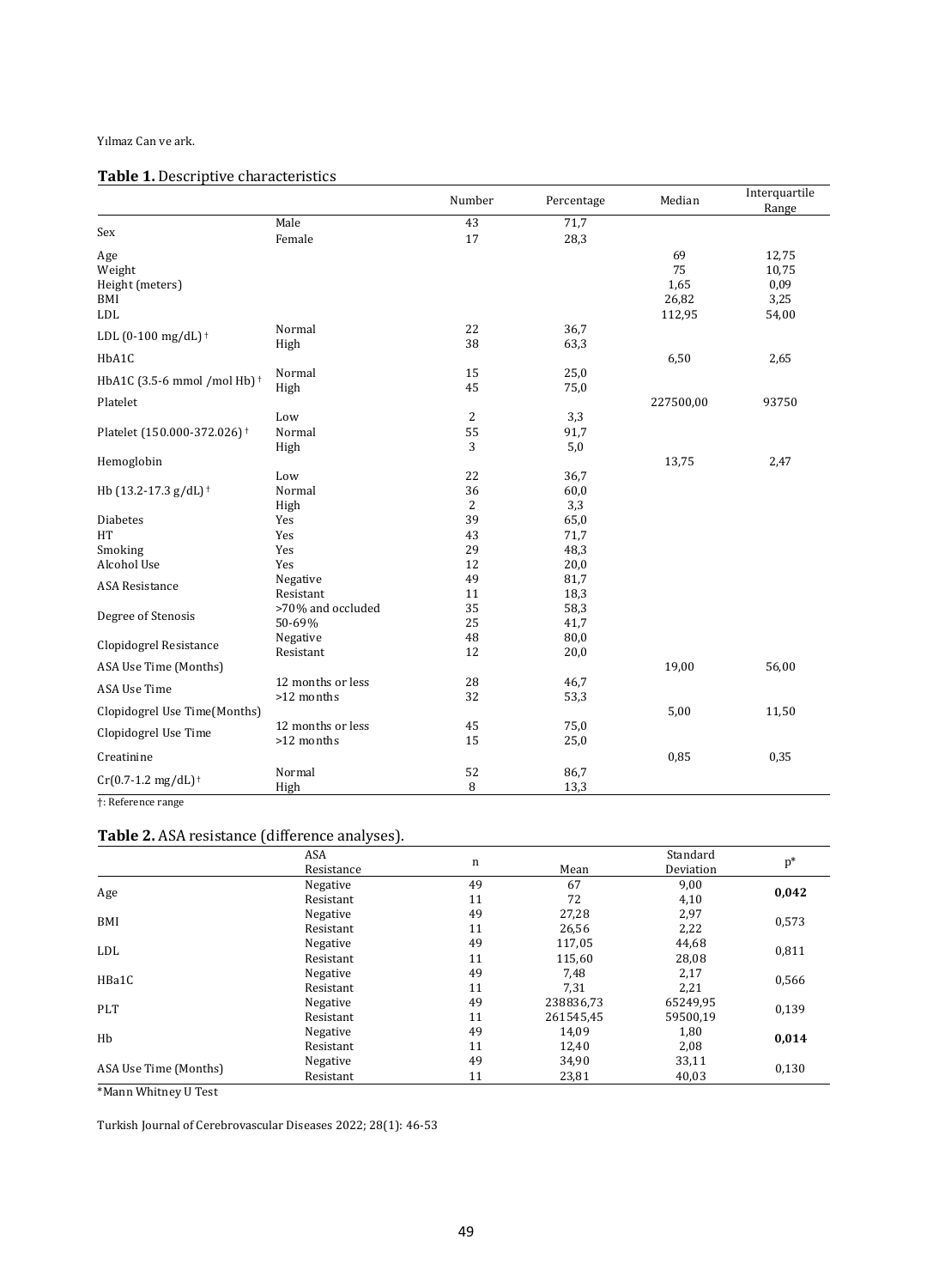numerically higher among patients with ASA resistance, although without a significant difference according to the chi-squared test. The Mann-Whitney U test revealed that the time of ASA use was shorter among patients with resistance, although without statistical significance. Finally, ASA resistance was not significantly correlated with LDL level, platelet count, obesity, HT,

smoking, alcohol use, or sex. Twelve (20%) patients had clopidogrel resistance (Table 3). According to the chi-squared test, clopidogrel resistance was significantly correlatedwith the female sex (p=0.027). However, clopidogrel resistance was notcorrelatedwith Type 2 DM, HT, LDL, HbA1c, Hb levels, platelet count, time of clopidogrel use, alcohol use, smoking, or obesity.

**Table 3.** Clopidogrel resistance (difference analyses).

|                               | Clopidogrel<br>Resistance | $\mathbf n$ | Median    | Standard<br>Deviation | $\mathbf{p}^*$ |
|-------------------------------|---------------------------|-------------|-----------|-----------------------|----------------|
|                               | Negative                  | 48          | 68        | 8,32                  | 0,598          |
| Age                           | Resistant                 | 12          | 66        | 9,66                  |                |
| BMI                           | Negative                  | 48          | 26,78     | 2,43                  | 0,144          |
|                               | Resistant                 | 12          | 28,62     | 3,92                  |                |
| <b>LDL</b>                    | Negative                  | 48          | 120,72    | 43,52                 | 0,186          |
|                               | Resistant                 | 12          | 101,04    | 31,58                 |                |
| HBa1C                         | Negative                  | 48          | 7,30      | 1,99                  | 0,443          |
|                               | Resistant                 | 12          | 8.08      | 2,75                  |                |
| <b>PLT</b>                    | Negative                  | 48          | 242604,17 | 69098,98              | 0,579          |
|                               | Resistant                 | 12          | 244583,33 | 42587,78              |                |
|                               | Negative                  | 48          | 13,98     | 1,94                  | 0,129          |
| Hb                            | Resistant                 | 12          | 12,97     | 1,83                  |                |
|                               | Negative                  | 48          | 10,66     | 14,42                 | 0,294          |
| Clopidogrel Use Time (Months) | Resistant                 | 12          | 15,83     | 20,26                 |                |

\*Mann Whitney U Test

#### **DISCUSSION AND CONCLUSION**

Extracranial carotid artery atherosclerotic diseasemay present with a wide spectrum of signs, ranging from mild carotid intima-media thickness to high-risk, sensitive carotid plaque and carotid stenosis. Although most cases are asymptomatic, some of these findings are strongly associated with an increased risk of stroke, cognitive impairment, and even death in the future (14). A systematic review and meta-analysis on patients with highgrade carotid artery stenosis (≥70%) found a significant positive correlation between abnormal oxygen extraction on positron emission tomography (PET) and future ipsilateral stroke (15). Symptomatic carotid stenosis is considered when other etiologic causes are excluded and >50% stenosis is found in the internal carotid system (16). A plaque with stenosiscan limit cerebral blood flow, resulting in hemodynamic changes, hypoperfusion, and potentially hypoxia and infarction (14).

Today, the most common agents in antiplatelet therapy are ASA and clopidogrel. The main benefit of antiplatelet therapy is preventing thrombus formation and subsequent thromboembolism on fragile atherosclerotic plaques (17). The failure of antiplatelet therapy to

achieve the desired effect in ischemic events is associated with resistance (8). Nearly 30% of patients who receive platelet inhibitor therapy to prevent arterial thromboembolism are resistant to therapy (18). Among stroke patients who receive ASA for secondary protection, 40% of those who had ASA resistance and 4.4% with response to ASA experienced a serious vascular event within 2 years (19). Having ASA or clopidogrel resistance leads to a significantly higher risk of cardiovascular complications and stent thrombosis (20). These data clearly demonstrate the significance of developing resistance to platelet inhibitor agents that are used to prevent stroke. Studies on this subject report quite different rates of antiplatelet resistance among stroke and TIA patients, ranging from 3 to 85% for ASA and 28 to 44% for clopidogrel (21). According to one study on resistance before carotid endarterectomy, 21% of patients receiving ASA and 42% of patients receiving clopidogrel had resistance to platelet inhibitor therapy, with an overall resistance frequency of 26.3% (18). Other studies investigated ASA resistance and increased risk of stroke among patients with a history of carotid endarterectomy or symptomatic carotid disease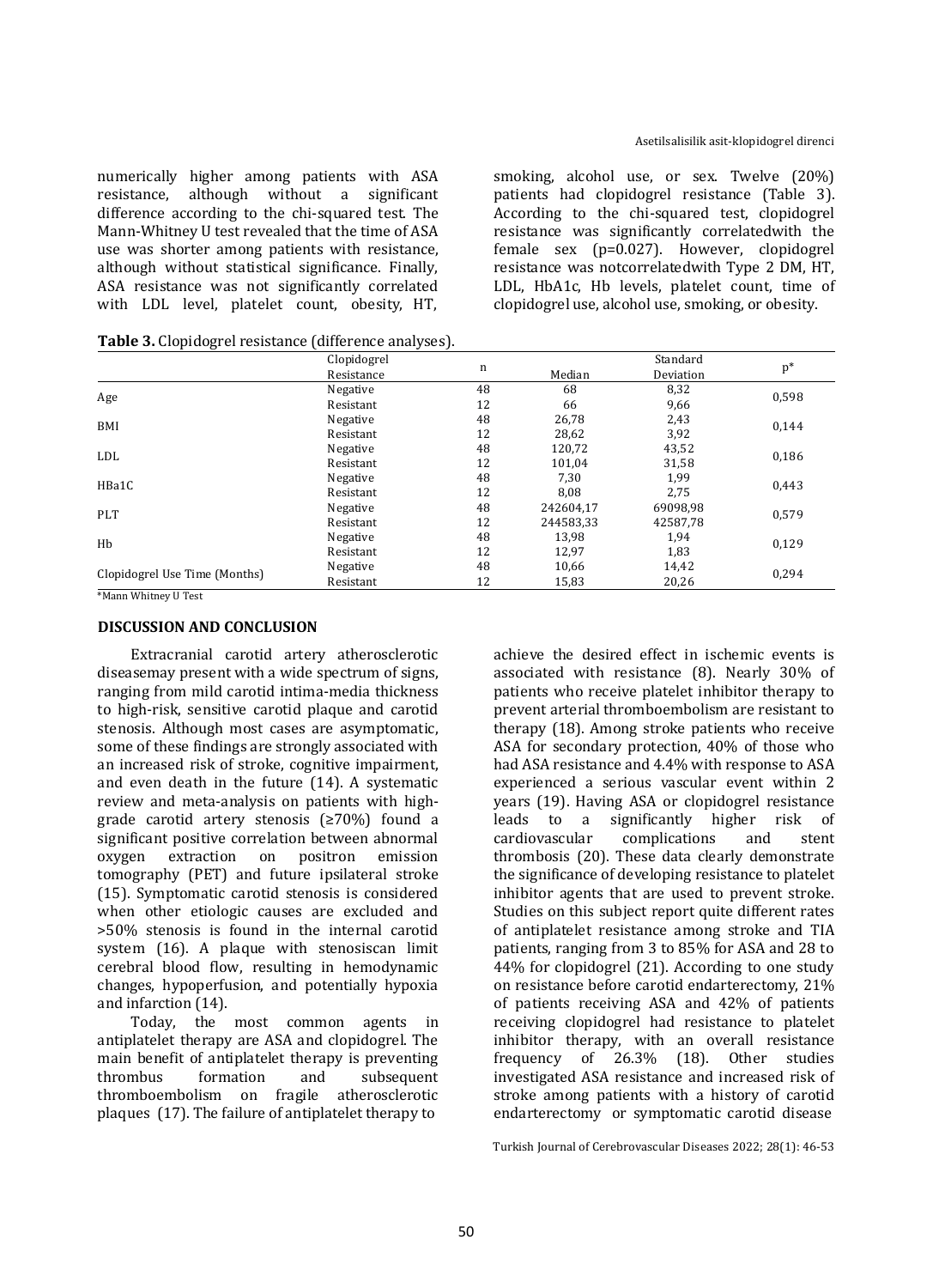Yılmaz Can ve ark.

using a platelet function analyzer (PFA) and found that theprevalence of ASA resistance ranged from 16 to 21% (22,9). Researchers have used various tests to investigate ASA resistance among TIA and ischemic stroke patients. ASA resistance was present in 17%according to Aspirin VerifyNow tests, 22% according to the PFA-100 test, and 5% according to optical aggregometry tests (23,24). In another research, VerifyNow tests revealed an ASA resistance frequency of 14% and a clopidogrel resistance frequency of 38.8% (25). The prevalence of antiplatelet resistance appears to varyover a wide spectrum,which can be explained by the different methods used (23,24) or the different ASA doses used by the patients (26).

In the present study, we performed optical aggregometry tests on patients with significant stenosis on carotid Doppler USG after ischemic stroke and TIA and who used equal doses of ASA or clopidogrel. We observed an ASA resistance in 18.3% of the patients and clopidogrel resistance in 20%. Our ASA resistance results are in parallel with the literature, but the clopidogrel resistance results are not.

According to the literature, diabetes mellitus, acute coronary syndrome, positive troponin level (27), renal failure, decreased left ventricular function (13), female sex, and smoking are associated with ASA resistance (28). The risk factors for clopidogrel resistance include blood sugar level, diabetes, elevated systolic and diastolic blood pressure (29,30), elevated HbA1c, elevated platelet count, elevated C-reactive protein, and patient age (>65) (28).

In the current study, we found that ASA resistancewas significantlycorrelated with low Hb level and advanced age (>67), similar to the literature. Also, Type 2 DM was more common among patients with ASA resistance, although with no significant difference. We observedno correlation between ASA resistanceand LDL, Cr, and HbA1c levels, platelet count, HT, obesity, time of ASA use, smoking, alcohol use, or sex.

We detected a significant correlation between clopidogrel resistance and the female sex. However, clopidogrel resistance was not correlated with HT, obesity, Type2 DM, LDL, Cr, and HbA1c levels, platelet count, time of clopidogrel use, alcohol use, or smoking.

The concomitant use of nonsteroidal antiinflammatory drugs, particularly ibuprofen, blocks the site of coupling in COX-1, hindering the clinical

Turkish Journal of Cerebrovascular Diseases 2022; 28(1): 46-53

benefit of ASA (31). Proton pump inhibitors may reduce the absorption of the active form of ASA (32). Nifedipine, verapamil, and diltiazem have also been reported to have inhibitory effects against platelet (33). However, we excluded patients using these drugs, because their number was not sufficient.

Studies have demonstrated that a higher maintenance dose increases platelet inhibition in patients who respond poorly to both ASA and clopidogrel; increasing the dose may be an option for treatingthe resistance (34-36). Similarly, research reports that ASA resistance is more common among patients who receive low-dose ASA (81 mg daily) and enteric-coated preparations (37). Another study prospectively examined the effect of ASA on platelet function and found that the frequency of ASA resistance was not dependent on the ASA dose (38). In the current study, all patients were using equal doses of ASA and clopidogrel, which reduced the variability of our findings. Besides, all our patients were using enteric-coated ASA tablets.

Since large randomized studies have shown additional clinical benefit for the combined use of clopidogrel and ASA, they have been increasingly used together (39). ASA and clopidogrel act on platelet activation and aggregation through different mechanisms, but they share the endpoint of reducing platelet-associated thrombus formation (40). Hence, this combined therapy has an extra beneficial effect (39). In the present study, all our patients were using dual antiaggregant therapy.

While applying all these principles is crucial, the indicator of failure is not necessarily antiplatelet resistance by laboratory parameters. Widely used for preventing vascular events, antiplatelet agentsdo not inhibit all pathways of platelet activation and aggregation (41). Aside from clinical factors, genetic factors also affect ASA and clopidogrel resistance. The CYP 2C19 polymorphism, which is involved in the metabolism of clopidogrel and has genetic variability that affects the Cytochrome P450 system, is the most important genetic variant that contributes to a poor response to clopidogrel (42,43). The clearest cause of ASA resistance is polymorphisms of the COX-1 gene (44).

It should be noted that cerebral stroke is caused by different etiological factors and that it is only effective in a limited group of patients,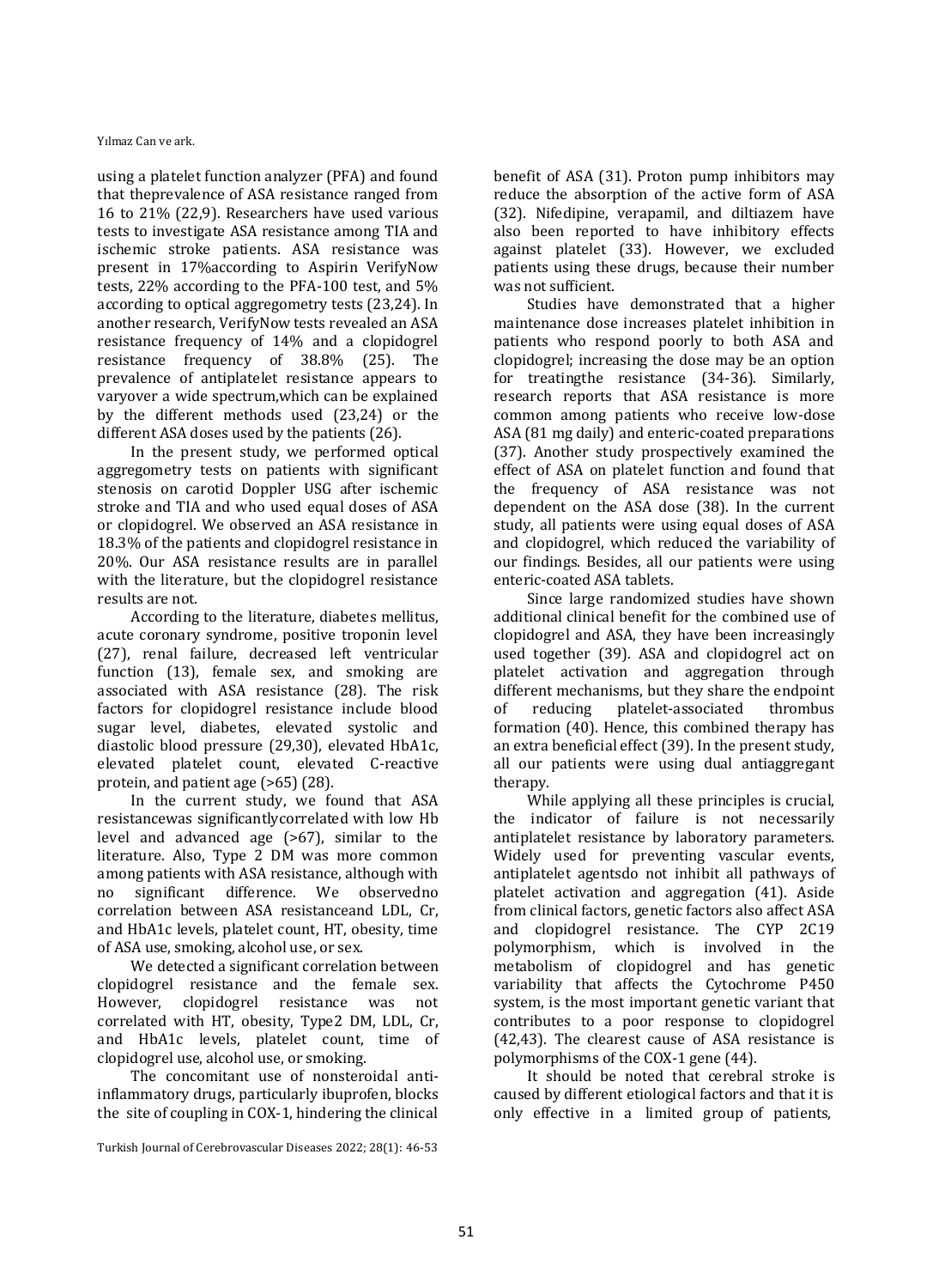Asetilsalisilik asit-klopidogrel direnci

regardlessof the attention paid to antiaggregation. Since the etiology of strokeinvolves certain mechanisms like cardiac embolism, vasculopathies, non-thrombotic occlusive atheromatous plaques, iatrogenic causes, hemodynamic deterioration, and arterial vasoconstriction or vasospasm, the role of platelets in vascular events appliesonly to a limited group of patients (45).

In conclusion, a personalized therapy for preventing secondary stroke aimsat using the most appropriate drug at the right dose,considering the patient's clinical condition and associated risk factors. We suggest investigatingfor resistance, particularly among patients over 67 years of age, females, and those with low Hb levels. The foremost measure should be to reduce the probability of a stroke by preventive therapy against risk factors.

**Limitations:** Our research included a relatively small group of patients. Also, ASA and clopidogrel resistance was measured once; a second measurement could have been performed for further confirmation. Finally, medication adherence was only questioned verbally.

#### **REFERENCES**

- 1. Muzaffer Demir. Antitrombositer Tedavi. Türk Hemotoloji Derneği Kursu. 04\_0763\_hemostaz.indb.
- 2. Dorsam RT, Kunapuli SP. Central role of the P2Y12 receptor in platelet activation. J Clin Invest 2004; 113(3): 340-345.
- 3. Winter MP, Schneeweiss T, Cremer R, et al. Platelet reactivity patterns in patients treated with dual antiplatelet therapy. Eur J Clin Invest. 2019; 49(6): e13102.
- 4. Ağırbaşlı M, Güvenç H, Çinçin A. Novel agents in antiplatelet therapy. Türk Kardiyol Dern Arş 2010; 38(5): 369-378.
- 5. Awtry EH, Loscalzo J. Aspirin. Circulation. 2000; 101(10): 1206-1218.
- 6. Di Minno G. Aspirin resistance and platelet turnover: a 25 year old issue. Nutr Metab Cardiovasc Dis 2011; 21(8): 542-545.
- 7. Hankey GJ, Eikelboom JW. Aspirin resistance. Lancet. 2006; 367(9510): 606-617.
- 8. Guirgis M, Thompson P, Jansen S. Review of aspirin and clopidogrel resistance in peripheral arterial disease. J Vasc Surg 2017; 66(5): 1576-1586.
- 9. Dawson J, Quinn T, Lees KR. At al. Microembolic signals and aspirin resistance in patients with carotid stenosis. Cardiovasc Ther 2012; 30(4): 234-239
- 10. Collaborative overview of randomised trials of antiplatelet therapy—I: prevention of death, myocardial infarction, and stroke by prolonged antiplatelet therapy in various categories of patients. Antiplatelet Trialists' Collaboration. BMJ 1994; 308(6921): 81-106.
- 11. Baigent C, Blackwell L, et al. Aspirin in the primary and secondary prevention of vascular disease: collaborative meta-analysis of individual participant data from randomised trials. Lancet 2009; 373(9678): 1849–1860.
- 12. Krasopoulos G, Brister SJ, Beattie WS, at al. Aspirin "resistance" and risk of cardiovascular morbidity: systematic review and meta-analysis. BMJ 2008; 336(7637): 195–198
- 13. Neubauer H, Kaiser AFC, Endres HG, at al. Tailored antiplatelet therapy can overcome clopidogrel and aspirin resistance - The BOchum CLopidogrel and Aspirin Plan (BOCLA-Plan) to improve antiplatelet therapy. BMC Med 2011; 9: 3.
- 14. Baradaran H, Gupta A. Brain imaging biomarkers of carotid artery disease. Ann Transl Med 2020; 8(19): 1277.
- 15. Gupta A, Baradaran H, Schweitzer AD, at al. Oxygen extraction fraction and stroke risk in pozitron emisyon tomografisi patients with carotid stenosis or occlusion: a systematic review and meta-analysis. AJNR Am J Neuroradiol 2014; 35(2): 250-255.
- 16. Palm F, Dos Santos M, Urbanek C, et al. Stroke seasonality associations with subtype, etiology and laboratory results in the Ludwigshafen Stroke Study (LuSSt). Eur J Epidemiol 2013; 28(5): 373-378.
- 17. van der Wal AC, Becker AE. Atherosclerotic plaque rupture—pathologic basis of plaque stability and instability. Cardiovasc Res 1999; 41(2): 334–344.
- 18. Ball STE, Taylor R, McCollum CN. Resistance to Antiplatelet Therapy Is Associated With Symptoms of Cerebral Ischemia in Carotid Artery Disease. Vasc Endovascular Surg 2020; 54(8): 712-717.
- 19. Grotemeyer KH, Scharafinski HW, Husstedt IW. Two-year follow-up of aspirin responder and aspirin non responder. A pilot-study including 180 post-stroke patients. Thromb Res 1993; 71(5): 397-403.
- 20. Sofi F, Marcucci R, Gori AM, at al. Clopidogrel nonresponsiveness and risk of cardiovascular morbidity. An updated. meta-analysis. Thromb Haemost 2010; 103(4): 841-848.
- 21. Collet JP, Montalescot G. Platelet function testing and implications for clinical practice. J Cardiovasc Pharmacol Ther 2009; 14(3): 157-169.
- 22. Assadian A, Lax J, Meixner-Loicht U, at al. Aspirin resistance among long-term aspirin users after carotid<br>endarterectomy and controls: flow cytometric endarterectomy and controls: measurement of aspirin-induced platelet inhibition. J Vasc Surg 2007; 45 (6): 1142-1147.
- 23. Michelson AD. Platelet function testing in cardiovascular diseases. Circulation 2004; 110(19): e489-493.
- 24. Harrison P, Segal H, Blasbery K, at al. Screening for aspirin responsiveness after transient ischemic attack and stroke: comparison of 2 point-of-care platelet function tests with optical aggregometry. Stroke 2005; 36(5): 1001-1005.
- 25. Kim H, Lee HK, Han K, at al. Prevalence and risk factors for aspirin and clopidogrel resistance in patients with coronary artery disease or ischemic cerebrovascular disease. Ann Clin Lab Sci 2009; 39(3): 289–294.
- 26. Kuliczkowski W, Witkowski A, Polonski L, at al. Interindividual variability in the response to oral antiplatelet drugs: a position paper of the Working Group on antiplatelet drugs resistance appointed by the Section of Cardiovascular Interventions of the Polish Cardiac Society, endorsed by the Working Group on Thrombosis of the European Society of Cardiology. Eur Heart J 2009; 30(4): 426-435.
- 27. Angiolillo DJ, Fernandez-Ortiz A, Bernardo E. Platelet function profiles in patients with type 2 diabetes and coronary artery disease on combined aspirin and clopidogrel tratment. Diabetes 2005; 54(8): 2430–2435.